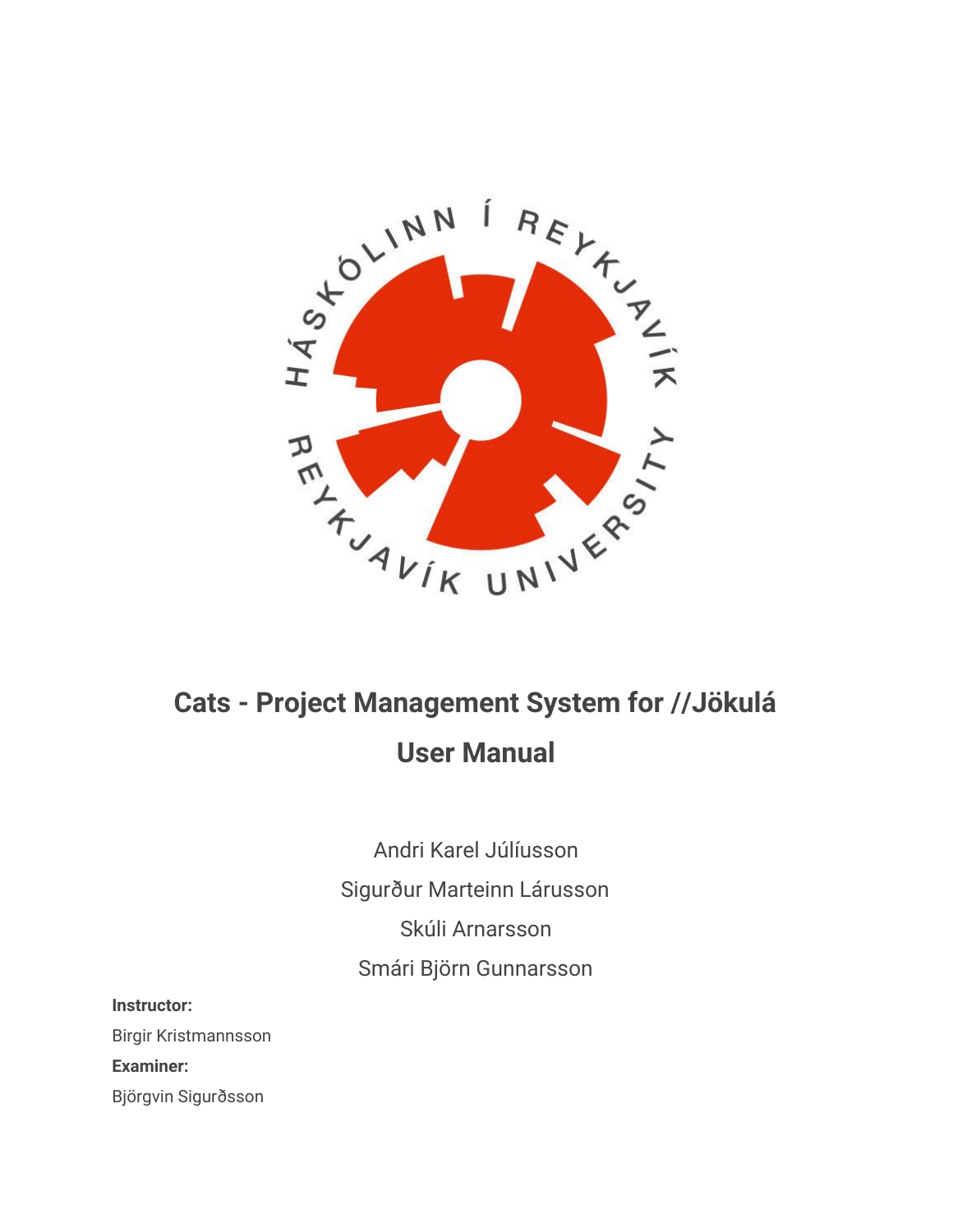## User Manual

| //JÖKULÁ                                                                                                                                    | Home                                                                                                                                                                                                                                                                                                                                                                                                                           |                                                                                                                                                                                                                                                                                                                                                                                                                  |                                                                                                                                                                          | logout <sup>(*</sup>                                                                                                                                                              |
|---------------------------------------------------------------------------------------------------------------------------------------------|--------------------------------------------------------------------------------------------------------------------------------------------------------------------------------------------------------------------------------------------------------------------------------------------------------------------------------------------------------------------------------------------------------------------------------|------------------------------------------------------------------------------------------------------------------------------------------------------------------------------------------------------------------------------------------------------------------------------------------------------------------------------------------------------------------------------------------------------------------|--------------------------------------------------------------------------------------------------------------------------------------------------------------------------|-----------------------------------------------------------------------------------------------------------------------------------------------------------------------------------|
| $\mathbf 1$<br>Darri Valgarõsson<br>0 0 0<br>$\overline{2}$                                                                                 | Division<br>All<br>Sigurður Marteinn                                                                                                                                                                                                                                                                                                                                                                                           | 8<br>Skúli                                                                                                                                                                                                                                                                                                                                                                                                       | <b>Andri Karel</b>                                                                                                                                                       | <b>Project Manager</b><br>O<br>Ívar<br>Smári<br>12<br>Da                                                                                                                          |
| Home<br>$\overline{\mathbf{3}}$<br>Projects .<br>QA<br><b>Employees</b><br>Customers<br>5 <sub>5</sub><br><b>Settings</b><br>6 <sup>°</sup> | Gera banner á<br>21/09/45<br>vefsíðunni<br><b>Description</b><br>Banner á aðalsíðu Reykjavíkurborgar fyrir Sundhöll<br>Reykjavíkur<br>9<br>Búa til plakat fyrir UT 21/09/45<br>Messu<br><b>Description</b><br>Flott plakat til upphengingar með bláum bakgrunn<br>31/07/19 章<br>Fix login bug<br>Description<br>Users are unable to login<br>Hönnun á bás<br>28/09/18 皿<br><b>Description</b><br>Hönnun á bás fyrir UT messuna | Hanna logo fyrir UT<br>$100 \times 0$<br>21/09/45<br>Messu<br>Description<br>Hanna flott blátt logo með UT á<br>31/08/18 自<br>Nýtt logo<br><b>Description</b><br>$150 \times 0$<br>Hönnun á nýu logo-i fyrir bláa lónið<br>$\overline{\mathbf{v}}$<br>Э<br>Gera plakat<br>16/05/18<br>Description<br>$\sim$ 0<br>Taka myndir af UT Messunni<br>G<br>$30 \times 0$<br>10 <sup>°</sup><br>$\overline{\mathcal{S}}$ | $150 \times 0$<br>Frammenda style-ing 31/07/19<br>Description<br>Þarf að style-a framendann eftir hönnun<br>$50 \times$<br>$\bullet$<br>$50 \times 6$<br>$\overline{11}$ | Admin<br>C<br>$\vee$ 6<br>Jon<br>Edgar<br>C<br>Andri<br>Karel<br>$\mathbb C$<br>Arnar<br>$\bigcirc$<br>C<br>Inga<br>Björk<br>C<br>Jóhann<br>Úlfar<br>C<br>Kristjana<br>$\bigcirc$ |

This is the home view for the project manager. Here he has an overview of all employees and can choose what tasks to display to the employees. He can also filter the employees by division.

- 1. Home (Dashboard for the user)
- 2. A link that goes to the list of projects
- 3. A link that goes to the QA tab
- 4. A link that goes to the list of employees
- 5. A link that goes to the list of customers
- 6. A link that goes to the User Settings
- 7. Division filter, can filter which employees are displayed on the dashboard by division
- 8. This task is colored lightblue which means it has been placed in QA (Quality Assurance)
- 9. The QA counter, displays how many times the task has been placed in QA
- 10. Navigate to the details page for this particular task
- 11. The task is grayed out which means it is not visible to the employee (although it is still assigned to him/her)
- 12. A list of employees, each one can be clicked to view his/her timereport.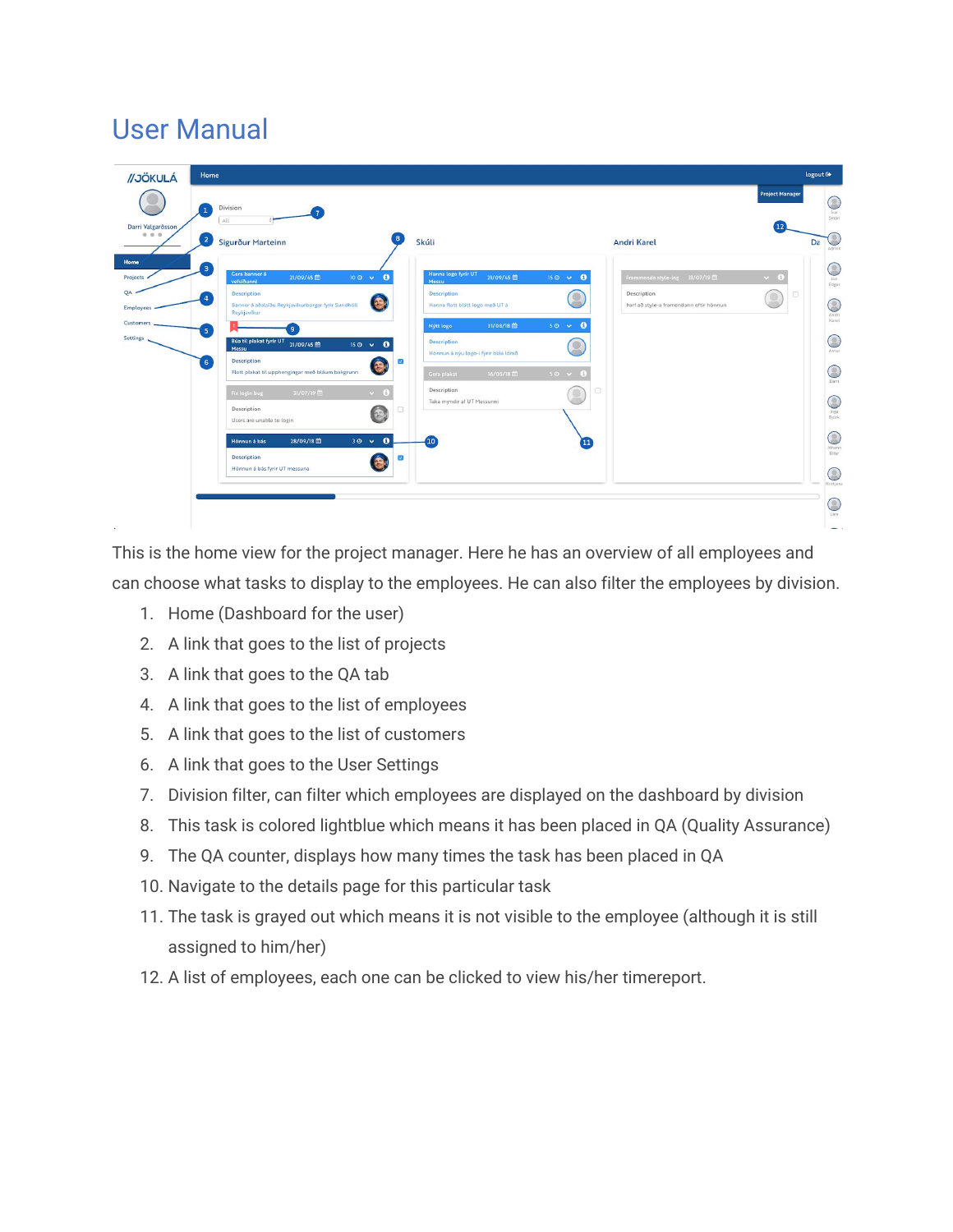| //JÖKULÁ                     | Qa                                                                                                                                                                  | logout <sup>®</sup>                   |
|------------------------------|---------------------------------------------------------------------------------------------------------------------------------------------------------------------|---------------------------------------|
|                              | Ready for QA<br>Done in QA                                                                                                                                          | $\bigcirc$<br>Admin                   |
| Darri Valgarõsson<br>0.0.0   | $\mathcal{H}$<br><b>Est. Progress</b><br>Auglýsingaherferð Bláa Lónsins<br><b>Employee</b><br>Period<br>Edit<br>Date<br><b>Total</b><br>$\overline{2}$              | $\bigcirc$<br>Andri Karel             |
| Home<br>Projects             | 08/05/18<br>Admin<br>5h Om<br>100<br>11:36-16:36<br><b>Title</b><br>Nýtt logo                                                                                       | O<br>Jon Edgar                        |
| QA<br>Employees              | 3<br><b>Description</b>                                                                                                                                             | C<br>Jóhann Úlfar                     |
| <b>Customers</b><br>Settings | Hönnun á nýu logo-i fyrir bláa lónið                                                                                                                                | C<br>Kristjana                        |
|                              | <b>Attachments</b><br>$\frac{1}{\delta}$                                                                                                                            | O<br>Lára                             |
|                              | Outputs<br>$\sigma_{\rm d}$                                                                                                                                         | Θ<br>Sigurður<br>Marteinn             |
|                              | <b>Deadline</b><br>曲<br>31 Aug 2018, 00:00<br><b>Est. Hours:</b><br>Total: 5 Hours 0 Minutes 12 Seconds<br><b>Hours Charged 0</b><br>Progress:<br>$\vert$ s $\vert$ | $\textcolor{blue}{\bigcirc}$<br>Skúli |
|                              | <b>Update</b><br>$\mathbf{1}$<br>û<br>Quit<br>Accept                                                                                                                | Q<br>Smári Björn                      |
|                              |                                                                                                                                                                     | O<br><b>Steven Thoma</b>              |
|                              |                                                                                                                                                                     | Q<br>Ívar Smári                       |

This is a task detail view for the project manager. Here he can see who worked on the task as well as seeing how much time has been logged on the task. Note that employees can also see this view if the task has been assigned to them. But they can not edit anything like the project manager can.

- 1. Click the update button after changing any of the input fields to update the task with the current information.
- 2. Here we see a table of all timestamps logged on the task.
- 3. Click the edit button to edit the corresponding timestamp.
- 4. By clicking the accept button the task as marked as ready for invoice. Subsequently a modal prompt opens where the user is asked to input how many hours should be charged for the task.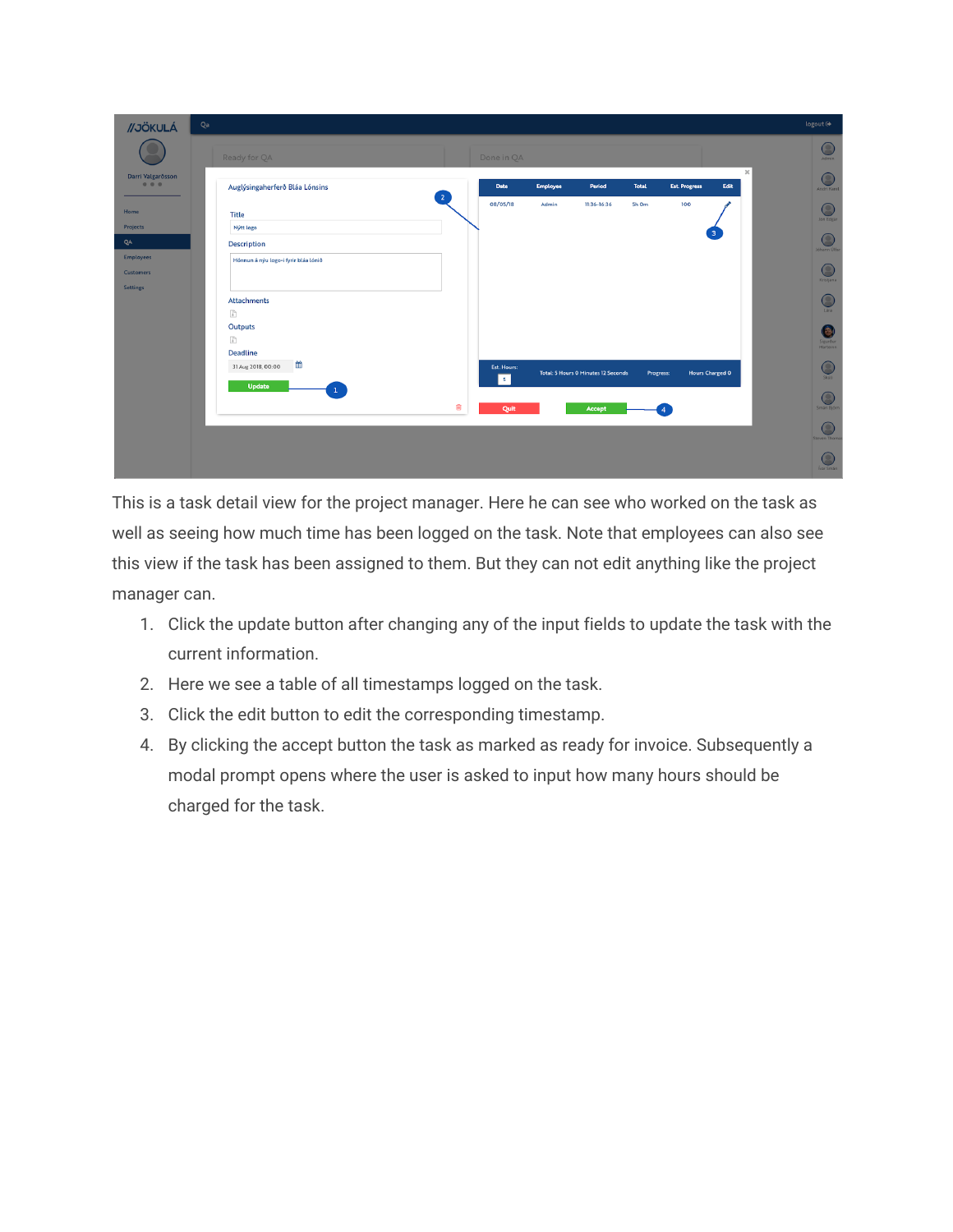| Projects                                   |                                   |                      |                      | $\mathbf{1}$ | $\begin{pmatrix} 2 \end{pmatrix}$ | $\overline{\mathbf{3}}$  |  |
|--------------------------------------------|-----------------------------------|----------------------|----------------------|--------------|-----------------------------------|--------------------------|--|
| <b>Customers</b>                           | <b>Number of projects</b>         | <b>Created at</b>    | <b>Deadline</b>      |              |                                   |                          |  |
| Advania                                    | 1 projects                        |                      |                      | ☆ 0%         | $Q$ 0/3                           | ■ 0/1<br>$\mathcal{A}_1$ |  |
| Tæknidagurinn 2018                         |                                   | 06/05/18             | 28/09/18             | ☆ 0%         | $Q$ 0/3                           | ■ 0/1                    |  |
| Bláa Lónið                                 | I projects                        |                      |                      | ☆ 0%         | $Q$ 0/5                           | ■ 0/1<br>$\sim$          |  |
| Auglýsingaherferð Bláa Lónsins             |                                   | 06/05/18             | 31/08/18             | ☆ 0%         | $Q$ 0/5                           | ■ 0/1                    |  |
| <b>Bónus</b>                               | 1 projects                        |                      |                      | ☆ 0%         | $O$ 0/0                           | ■ 0/1<br>$\sim$          |  |
| Bónus Appið                                |                                   | 06/05/18             | 31/07/19             | ☆ 0%         | $O$ 0/0                           | ■ 0/1                    |  |
| Reykjavíkurborg                            | 2 projects                        |                      |                      | ☆ 0%         | O 15/45                           | ■ 0/5                    |  |
| <b>UT Messan</b><br>Sundlaugar Reykjavíkur | $\begin{bmatrix} 5 \end{bmatrix}$ | 06/05/18<br>06/05/18 | 31/07/18<br>31/07/19 | ☆ 0%<br>☆ 0% | $Q$ 15/35<br>00/10                | ■ 0/4<br>■ 0/1           |  |
| $\left( 4 \right)$                         |                                   |                      |                      |              |                                   |                          |  |

This is the project overview for the project manager. Here he can navigate to projects as under each customer. He can also see stats on each project.

- 1. This column displays how much of the project has been completed, displayed in percentages.
- 2. This column displays the total hours worked on the project as well as the estimated hours for the project.
- 3. This column displays the number of tasks completed in the project as well as the total number of tasks in the project.
- 4. Navigate to the details page of the corresponding project.
- 5. Navigate to a list of all projects for this particular customer.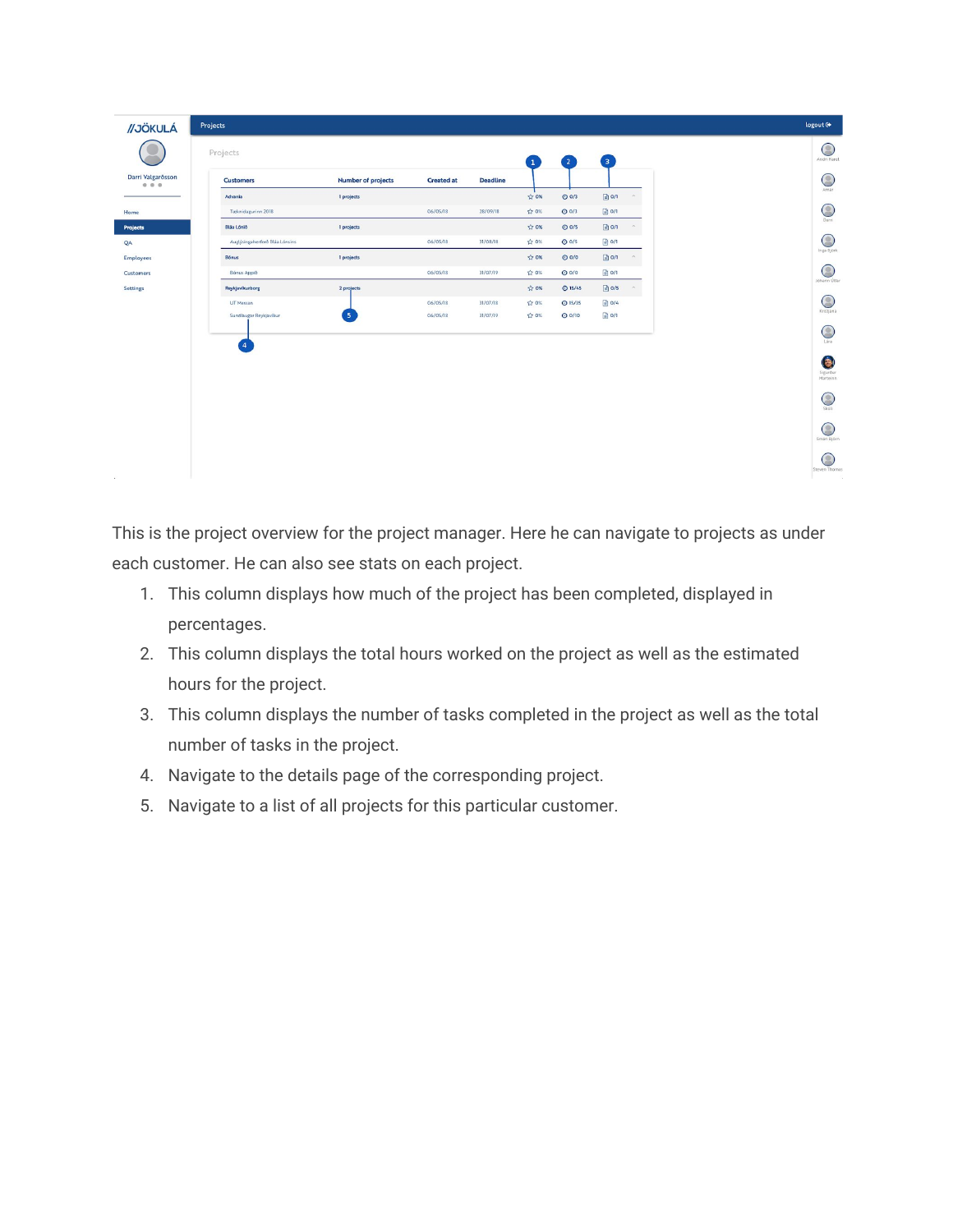| //JÖKULÁ                                                                      | Projects                                                                         | logout <sup>®</sup>                                       |
|-------------------------------------------------------------------------------|----------------------------------------------------------------------------------|-----------------------------------------------------------|
|                                                                               | $\mathbf{2}$<br>Reykjavíkurborg / UT Messan -                                    | $\bigcirc$<br>Time Report 國<br>Andri Karel<br>R<br>Edit & |
| Darri Valgarõsson<br>$\begin{array}{ccccccccccccc} 0 & 0 & 0 & 0 \end{array}$ | Projects <sup>+</sup>                                                            | Delete <b>x</b><br>$\odot$<br>Arnar                       |
| Home<br>Projects                                                              | Design<br>Programming<br>☆ Progress: 0%<br>☆ Progress: 0%<br>O O / 30<br>$Q_0/0$ | $\odot$<br>Darri                                          |
| QA                                                                            | $\boxed{a}$ Tasks: 0/2<br>$\Box$ Tasks: $0/1$                                    | $\circledcirc$<br>Inga Björk                              |
| <b>Employees</b><br>Customers<br>Settings                                     | Tasks +                                                                          | $\mathbb C$<br>Jóhann Úlfar                               |
|                                                                               | 5<br>Gera plakat<br>Taka myndir af UT                                            | C<br>Kristjana                                            |
|                                                                               | Messunni                                                                         | $\mathbb{C}$<br>Lára                                      |
|                                                                               | O(15/5)<br>☆ 300%<br>Skáli ×                                                     | e.<br>Sigurður<br>Marteinn                                |
|                                                                               | 6                                                                                | $\bigcirc$<br>Skúli                                       |
|                                                                               |                                                                                  | $\bigcirc$<br>Smári Björn                                 |
|                                                                               |                                                                                  | C<br>Steven Thomas                                        |
| $\mathbf{r}_\mathrm{c}$                                                       |                                                                                  | J.                                                        |

This is the project view for the project manager. Here the project manager creates tasks to assign to employees, he can also see a time report for the project as well as creating sub projects for the main project.

- 1. Create a subproject for the project you are currently in.
- 2. See the hierarchy of the ancestor projects of the project you are currently in. To navigate to one of the simply click the desired destination.
- 3. Actions available for the project you are currently in. Includes: Look at Time Report, Edit Project and Delete Project.
- 4. Create a task in the project you are currently in.
- 5. Navigate to the details of the task.
- 6. Assign an employee to the task.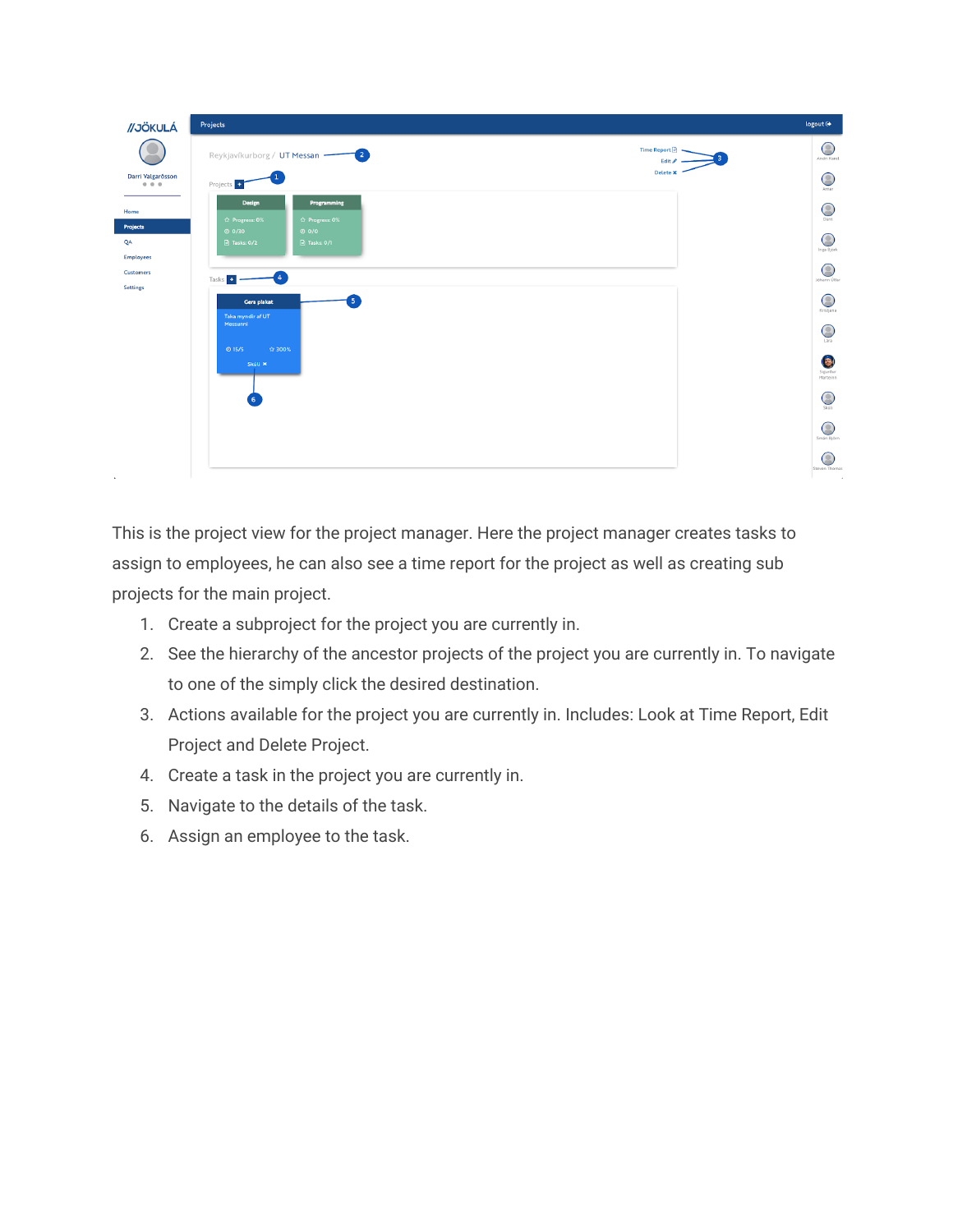| //JÖKULÁ                                       | Home                                                                                                                             |                                                                                                                                             | logout <sup>(*</sup>                    |
|------------------------------------------------|----------------------------------------------------------------------------------------------------------------------------------|---------------------------------------------------------------------------------------------------------------------------------------------|-----------------------------------------|
|                                                | Tasks<br>$\overline{4}$                                                                                                          | Ready for QA                                                                                                                                | Employee<br>$\bigcirc$<br>Ívar Smári    |
| Sigurður Marteinn<br>Lárusson<br>0.0.0<br>Home | $150 \times 0$<br>Búa til plakat fyrir UT Messu 18/09/45<br>Description<br>۰<br>Flott plakat til upphengingar með bláum bakgrunn | $100 \times 0$<br>Gera banner á vefsíðunni 18/09/45<br><b>Description</b><br>Banner á aðalsíðu Reykjavíkurborgar fyrir Sundhöll Reykjavíkur | C<br>Sigurður<br>Marteinn<br>$\bigcirc$ |
| QA<br>My Time Report<br>Settings               | $\mathbf{2}^-$<br>$\mathbf{1}$<br>$\vert 3 \rangle$                                                                              | м                                                                                                                                           | Admin<br>$\odot$<br>Arnar               |
|                                                |                                                                                                                                  | 5 <sup>2</sup>                                                                                                                              | $\odot$<br>Jóhann Úlfar                 |
|                                                |                                                                                                                                  |                                                                                                                                             | $\bigcirc$<br>Kristjana                 |
|                                                |                                                                                                                                  |                                                                                                                                             | $\bigcirc$<br>Darri                     |
|                                                |                                                                                                                                  |                                                                                                                                             | $\odot$<br>Andri Karel                  |
|                                                |                                                                                                                                  |                                                                                                                                             | $\bigcirc$<br>Jon Edgar                 |
|                                                |                                                                                                                                  |                                                                                                                                             | $\bigcirc$<br>Inga Björk                |
|                                                |                                                                                                                                  |                                                                                                                                             | $\bigcirc$<br>Lára                      |

This is the home view for an employee. Here i can see all task assigned to him as well as tasks that he has completed and are placed in QA

- 1. Navigate to your time report that shows all your logged timestamps.
- 2. See your assigned tasks.
- 3. Quickly clock in to a task using this button.
- 4. Navigate to the details page for this particular task.
- 5. See your tasks that have been set as ready for quality assurance.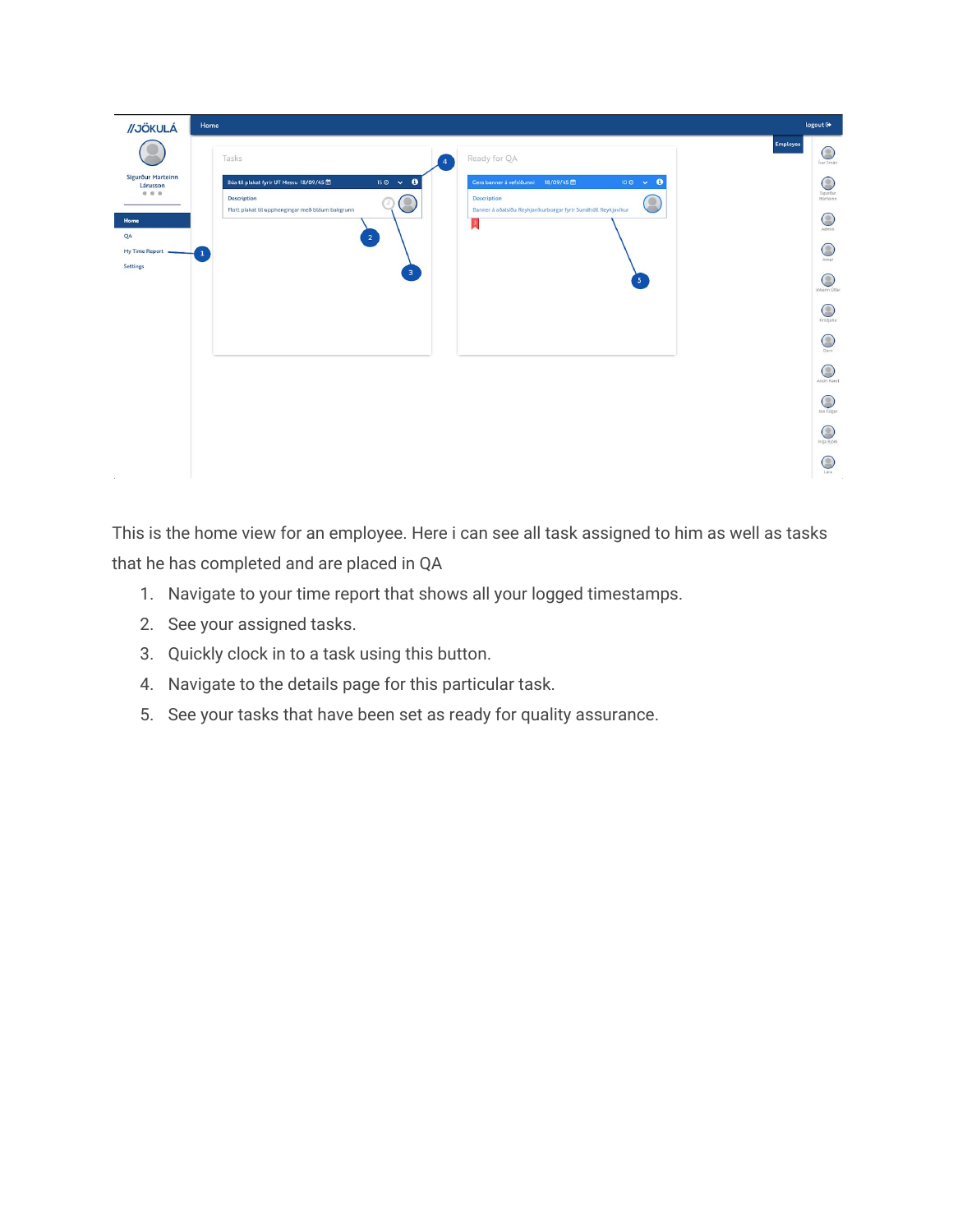| //JÖKULÁ                  | Home                           |                           |                   |                 |        |                |            |               |             |                          | logout <sup>(*</sup>      |
|---------------------------|--------------------------------|---------------------------|-------------------|-----------------|--------|----------------|------------|---------------|-------------|--------------------------|---------------------------|
|                           | Home                           |                           |                   |                 |        |                |            |               |             | <b>Financial Officer</b> | $\bigcirc$<br>Inga Bjork  |
| Smári Björn<br>Gunnarsson | <b>Customers</b>               | <b>Number of projects</b> | <b>Created at</b> | <b>Deadline</b> |        |                |            |               |             |                          | $\mathbb C$               |
| 0 0 0                     | Advania                        | 1 projects                |                   |                 | ☆ 0%   | $Q$ 0/3        | $\Box$ o/i | $\lambda$     |             |                          | Admin                     |
| Home                      | Tæknidagurinn 2018             |                           | 06/05/18          | 28/09/18        | ☆ 0%   | $Q$ 0/3        | ■ 0/1      |               | $\mathbf 1$ |                          | $\bigcirc$<br>Lára        |
| <b>Employees</b>          | <b>Bláa Lónið</b>              | 1 projects                |                   |                 | ☆ 100% | $Q$ 5/5        | ■1/1       | $\mathcal{M}$ |             |                          | $\bigcirc$                |
| Customers                 | Auglýsingaherferð Bláa Lónsins |                           | 06/05/18          | 31/08/18        | ☆ 100% | <b>© 5/5</b>   | ■1/1       |               |             |                          | Arnar                     |
| Settings                  | <b>Bónus</b>                   | 1 projects                |                   |                 | ☆ 0%   | $Q$ 0/0        | $\Box$ O/I | $\wedge$      |             |                          | $\bigcirc$<br>Andri Karel |
|                           | Bónus Appið                    |                           | 06/05/18          | 31/07/19        | ☆ 0%   | $O$ 0/0        | ■ 0/1      |               |             |                          |                           |
|                           | Reykjavíkurborg                | 2 projects                |                   |                 | ☆ 40%  | <b>@ 25/45</b> | ■2/5 ^     |               |             |                          | $\bigcirc$<br>Darri       |
|                           | <b>UT Messan</b>               |                           | 06/05/18          | 31/07/18        | ☆ 25%  | $Q$ 15/35      | ■1/4       |               |             |                          | $\bigcirc$                |
|                           | Sundlaugar Reykjavíkur         |                           | 06/05/18          | 31/07/19        | ☆ 100% | Q10/10         | ■1/1       |               |             |                          | Jon Edgar                 |
|                           |                                |                           |                   |                 |        |                |            |               |             |                          | $\odot$<br>Jóhann Úlfar   |
|                           |                                | $\vert$ 2                 |                   |                 |        |                |            |               |             |                          | $\bigcirc$                |
|                           |                                |                           |                   |                 |        |                |            |               |             |                          | Kristjana                 |
|                           |                                |                           |                   |                 |        |                |            |               |             |                          | e<br>Sigurður<br>Marteinn |
|                           |                                |                           |                   |                 |        |                |            |               |             |                          | $\bigcirc$<br>Skúli       |

This is the default home view for a financial officer, here he can see an overview of all projects

- 1. A list of all projects.
- 2. Navigate to the financial details of the project.